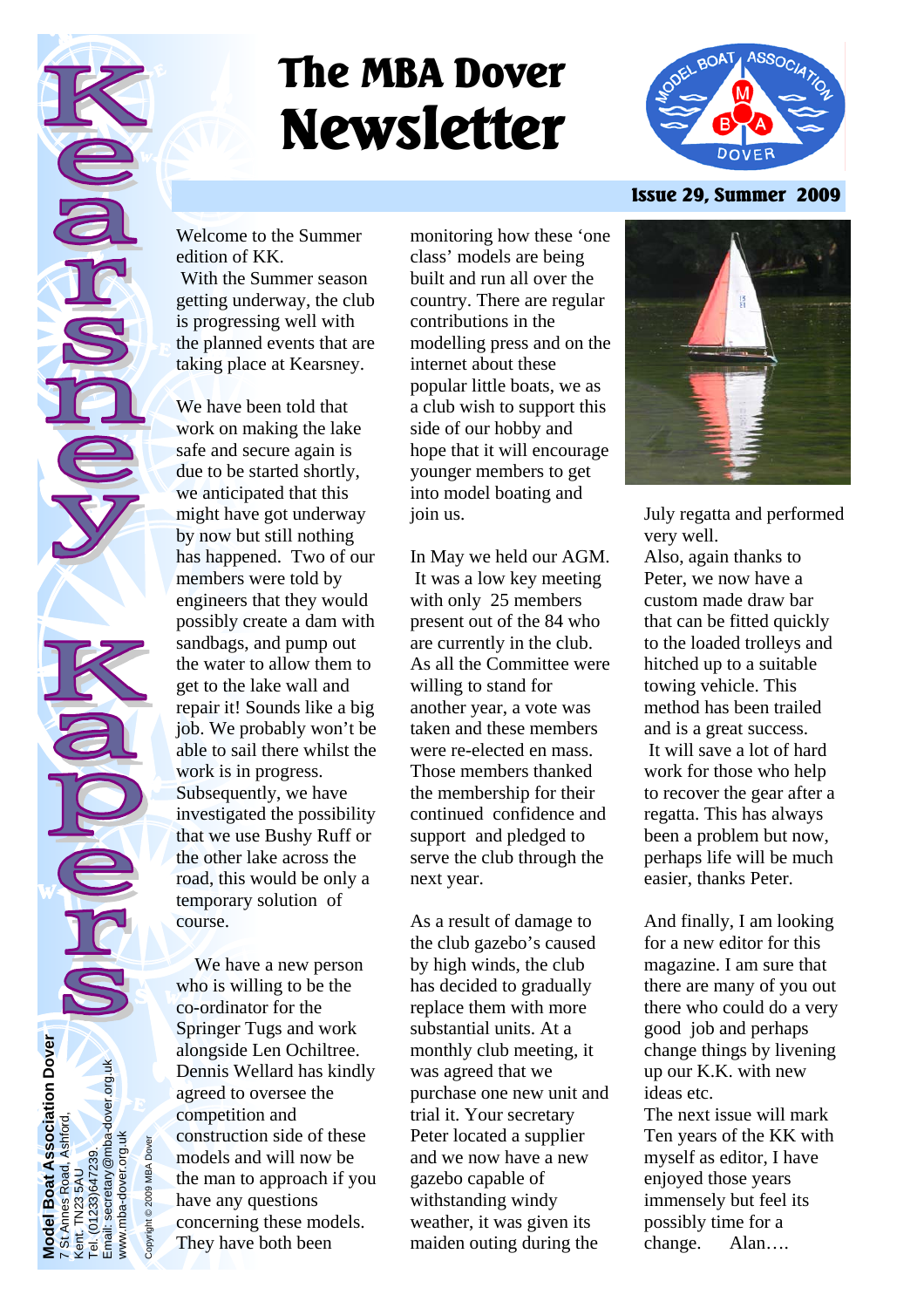### **For Sale**

To start off I have two models for sale from **Derek Tippett.** The first one is a Model Slipway kit built model of the Customs cutter **Sentinal**. This model is complete ready to run with all radio, batteries and everything else necessary to just put on the water and operate.

The Sentinel is a modern H M Customs cutter that patrols our coastline and occasionally visits Dover. This very attractive vessel looks like a warship and is indeed painted in warship grey paint, it is however unarmed ( or so they say). The model is built to a scale of 1/40th, this

makes the hull length 37ins overall. The picture right is not Derek's model but it does illustrate what is on offer (Ed.)

 The second is a cabin cruiser complete ready to run with all radio batteries and crystals included, just charge up and go.

The model was built by Derek from plans and is in excellent condition.

 The price for both models is a modest £200 each, a bargain.

Contact Derek Tippet on Dover 01304 821469



Picture courtesy of Model Slipway

**Danny Cullen** is offering a Futaba 4 channel radio complete with Two receivers and Four servo's, for the unbelievable price of **£50.00 !**  Danny's number is 01304 372709.

We don't often get machinery for sale in KK, so this something different!

An Axminster SIEG C2A 300mm Mini Lathe. Currently priced new at £397.86. Details: Constructed almost entirely of cast iron with ground, hardened bed ways, a fully featured saddle and carriage assembly, a tail stock with spindle taper turning capability. A 2x speed gear box giving speeds ranging from 100-2500 rpm. with a 3 jaw self centering chuck, electrically interlocked chuck guard and change of wheel set. Digital readouts to the tool post X & Y travel. 8mm shank tooling (some included). Hardly used Price £175.00 Contact **Douglas Turton** on 01227 752244 or 07980 241473



 Revell 1/72nd scale kit **Hermann Marwede**  This is a new untouched complete kit of this German search and rescue craft. The model is intended for static display but because it is so large, it has been successfully converted to radio control operation by using miniature components readily available. There have been special articles in model boats magazine on how this is done and a copy of this can be supplied. This model is offered for £30.00 o.n.o.

Contact Alan on 01304 852917 for details.

………………………………………………………………………………………………...

# **Please Note**

 During events where the small boats are being used, the frequencies **40-665, 40-675, 40-685,** and **40,695** will NOT be allocated to any member for general use. If you only have these frequencies, please obtain some replacements.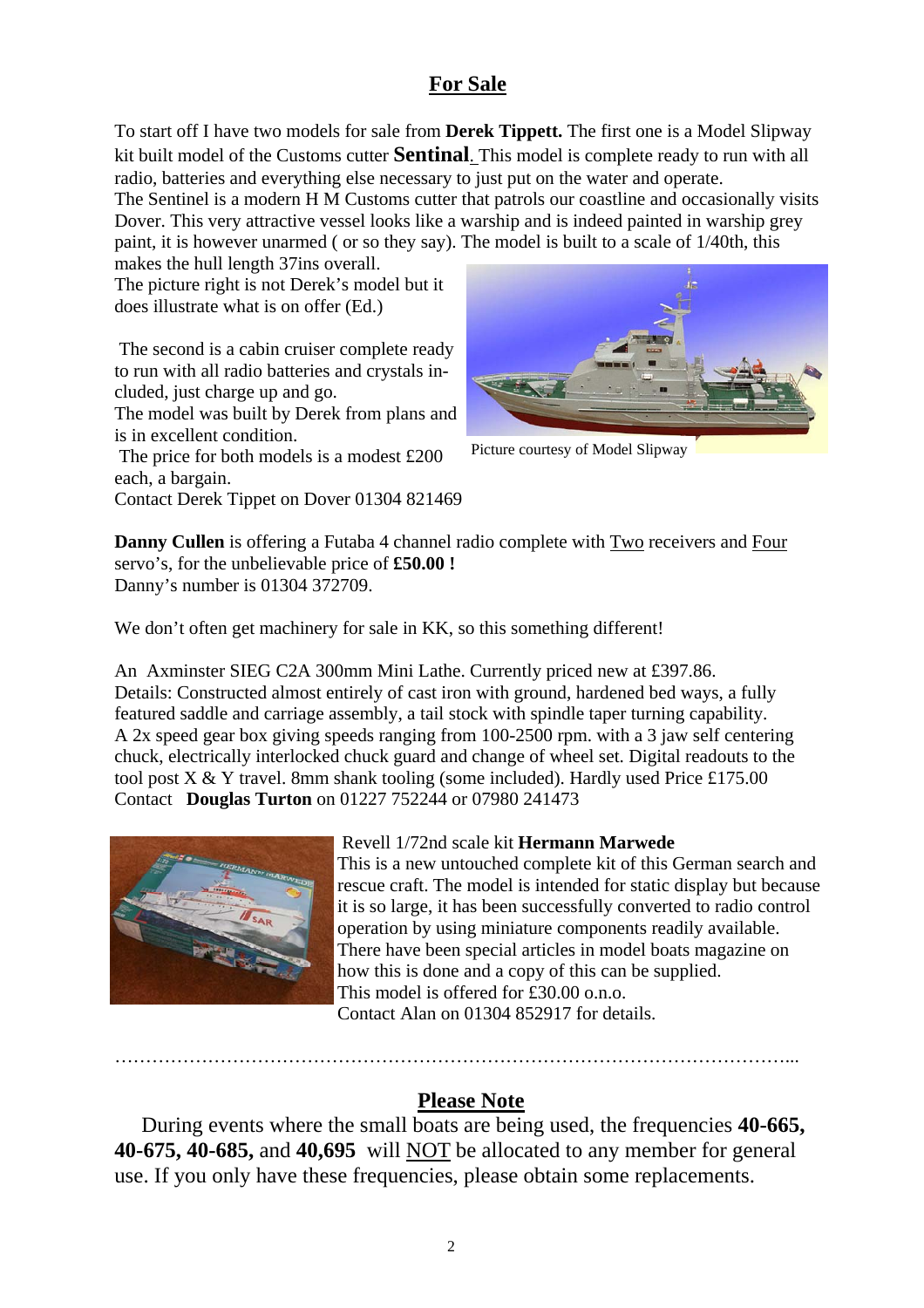# **March 27th Illuminated event.**

We had a very good evening for the first illuminated event of 2009, the weather was kind to us with no rain and just a light breeze. Seven models were on the water for the 6.30 start, Dave Cowlin's dredger was going well but the gremlins crept in and he had to retire early, the complicated electronics were the cause of this retirement, when it was working though, it certainly looked impressive. Derrick Rudge had his sternwheeler paddle boat with a vast amount of lighting showing and Barbara ran her Springer tug with the wheelhouse lights showing. Peter Cook had done a nice job of illuminating his small tug boat after discovering his large tug was overweight with the extra batteries fitted for the lighting. Adrian Knight brought along his new Cervia steam tug and your scribe ran the Danish patrol boat Flyvefisken. Top honours this time went to John Keeble and his venerable wooden model trawler/yacht, the judges were impressed with the wheelhouse lighting and other features and awarded John the trophy.





Winner of this event with his model 'My Gail.'

**Dave's** Dredger is seen on the bank with all the lights on.

Below is **Peter Cooks**  tug…...Jor vec? Left ... **John Keeble**.



# **First Club Regatta 19th April 2009**.

This was the first regatta of this season, and, as normal, the compound was set out in the usual way. Because the weather was not that good, the small pond was not put out and anyway, there were not many members of the public in the park. The free sailing format of our regattas was adhered to with no competition course set out and no yacht races taking place.

 Just for a bit of fun, the snooker course was laid but as it turned out, not used. Also as a new venture, we did set up and run a game of water football for the Springer tugs.

There were ten Springers on the water and these naturally were split into two teams. The wind was a nuisance and caused the ball to be blown out of the course several times, at one point it ended up down near the weir! A modified heavier ball supplied by Derrick and Barbara Rudge was then tried and this was much better. The team numbers was also found to be too many and a limit of three might be necessary in future games, lessons were learned and changes will be made in the future.

It must be emphasised that these little events that are run on "regatta dates" are purely fun events, the rules that exist for Springer Tug models that are used and enter into competition, will not be strictly adhered to at these fun events although, obviously some sort of control might be needed as it is a team game.

All in all, this was a good first regatta, we look forward to the next gathering.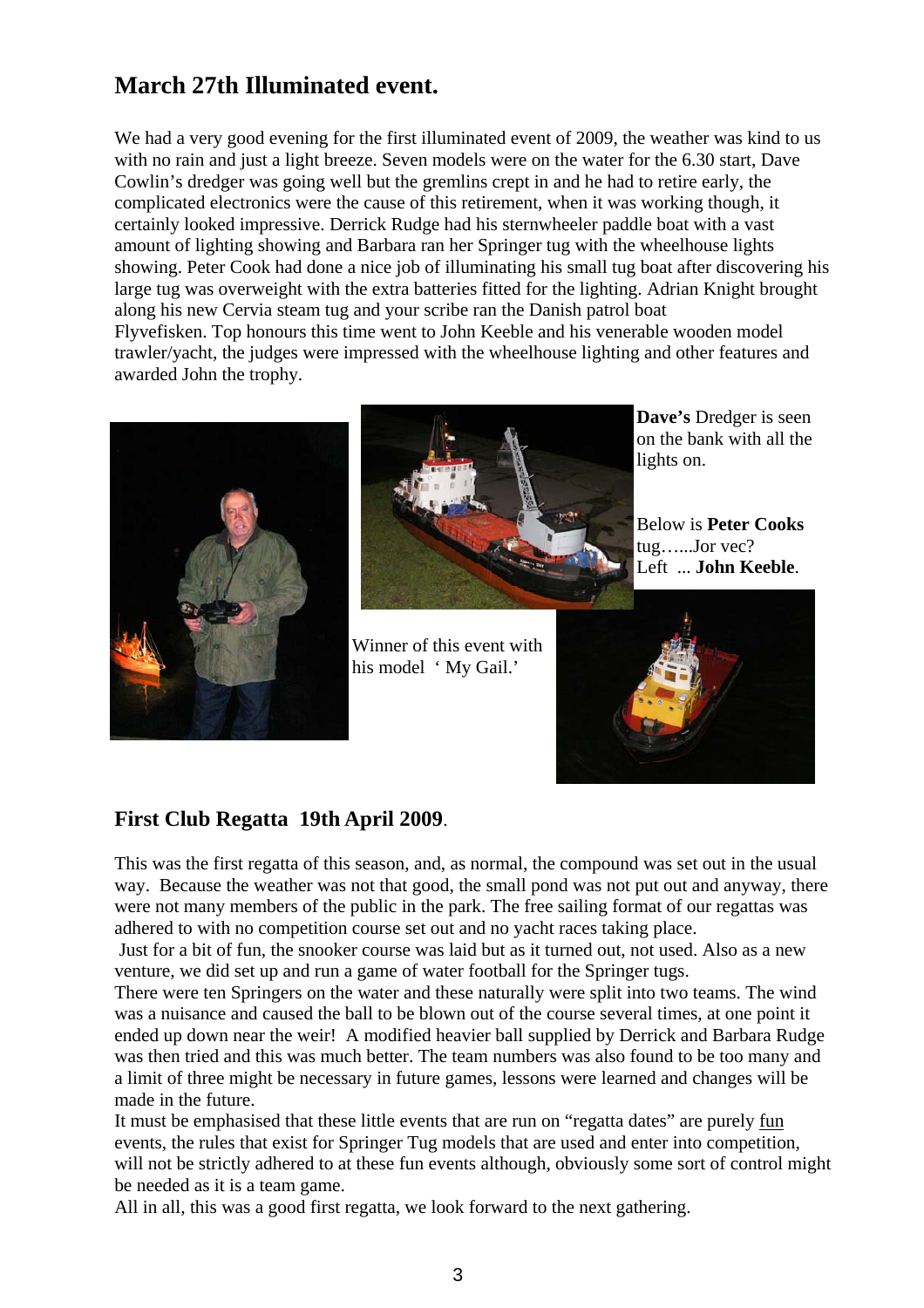# **Club Regatta 17th May 2009**

This club regatta was slightly spoilt by gusty winds which claimed three of our gazebos. The gusty conditions bent several legs on the aluminium framed versions even though they were securely anchored down. I can report however, that due to some clever thinking, the members managed to salvage two out of the three gazebos by swapping some good parts over from the damaged ones. This has saved the club quite a sum of money for the moment but we may have to purchase replacements in the near future. The regatta itself was enjoyable with quite a number of new models to be seen operating on the water. For this report I have compiled a series of pictures that were taken on the day.

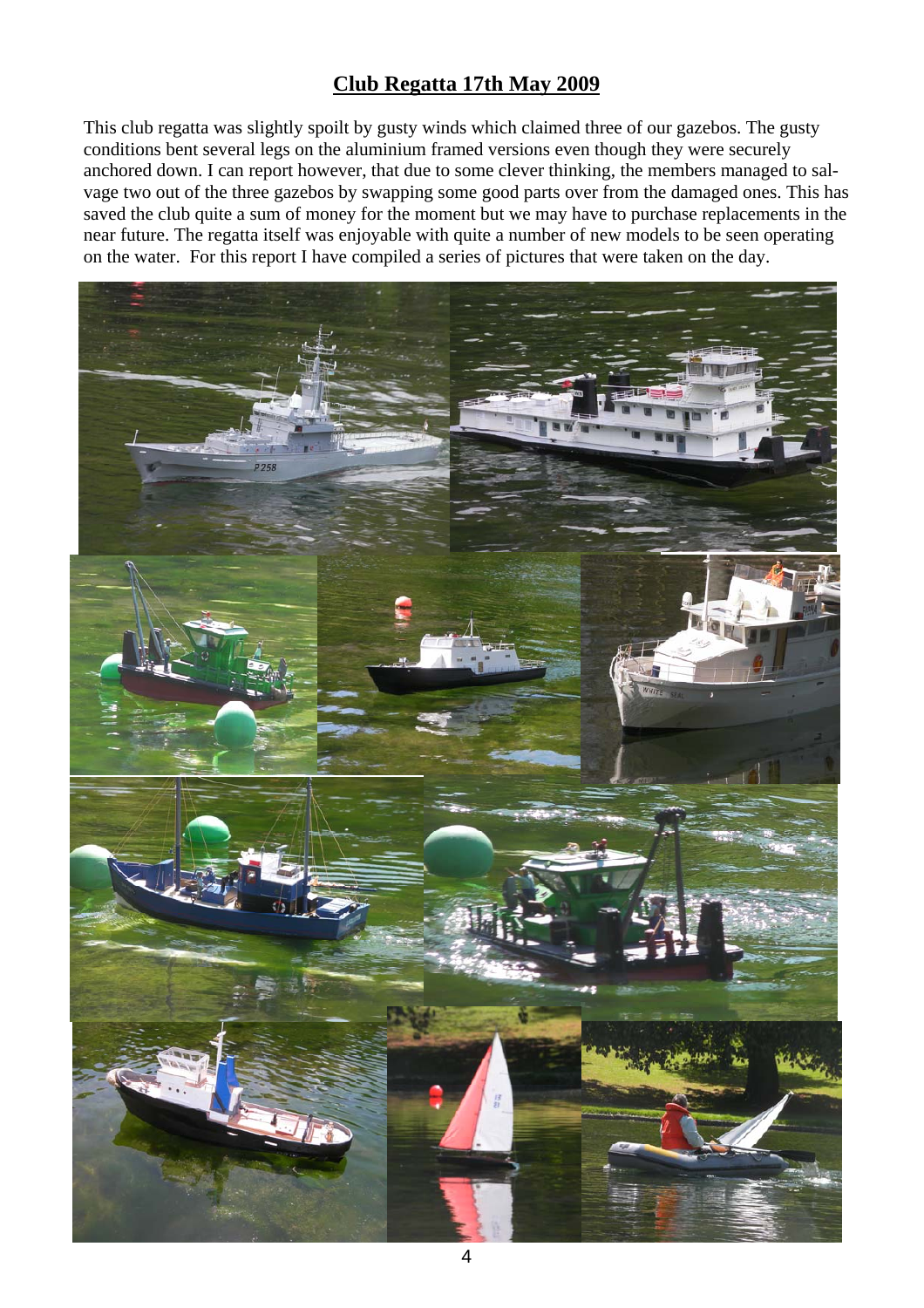#### **Sunday 7th June Kearsney Kapers**

Our open event was very nearly postponed due to early heavy rain and winds but, as the forecast was for it to clear up around 10am, the equipment was taken down to the lake and everything set up including the have a go children's small pond. As predicted, the weather broke and we were blessed with warm sunshine throughout the day.

It was a little disappointing to find that only Maidstone Cygnets supported our open event this year, we had expected other clubs to come down but other commitments meant that this did not happen.

Ian Gerrard and Richard Gardiner joined us from Cygnets club with two interesting models, Richard had with him his HMS Amethyst, a nice  $1/96<sup>th</sup>$  scale model of this famous ship built from the Deans kit and Ian, a freelance boat but with a difference, it was powered by a flash steam engine. Flash steam is not new to model boats, several clubs use this form of power in straight running or tethered competitions but it is not very controllable, just get it going and let it run. The secret of Ian's boat was that it is fully controllable because it has an onboard computer that monitors and adjusts the water flow and gas (fuel) valves. Ian, a very talented model engineer, built the entire system including the computer, Stuart D10 steam engine and all the associated valve systems. Our own club had brought along many exceptional models to display to the visitors in the park, I heard several people commenting on the quality of our boats both on and off the water. As everyone seemed to be happy just free sailing, we did not have any snooker or football games although the courses were set out ready if required.

As usual at these events, we must thank the members who manned the small boat pond, the tea tent, the access gate and all the other areas that made KK 2009 a success.



5 Three tenders, same models but different sizes !

#### **Club Regatta Sunday 12th July**

Due to work commitments, I could not attend the July regatta, however I had my spies out and I can report that the day went well.

The weather could have been kinder but this did not stop a good number or members attending and having a good time.

The new club gazebo was erected and this exercise was carried out without to much trouble, it is considerable higher than the older gazebos and it is of much tougher tubular pole construction, the cover is held on by elastic straps and was a better design all round. The wind increasing in the afternoon proved the point as it remained steady where others caused a problem. The Springer tugs had a game on their football course which I understand was a success.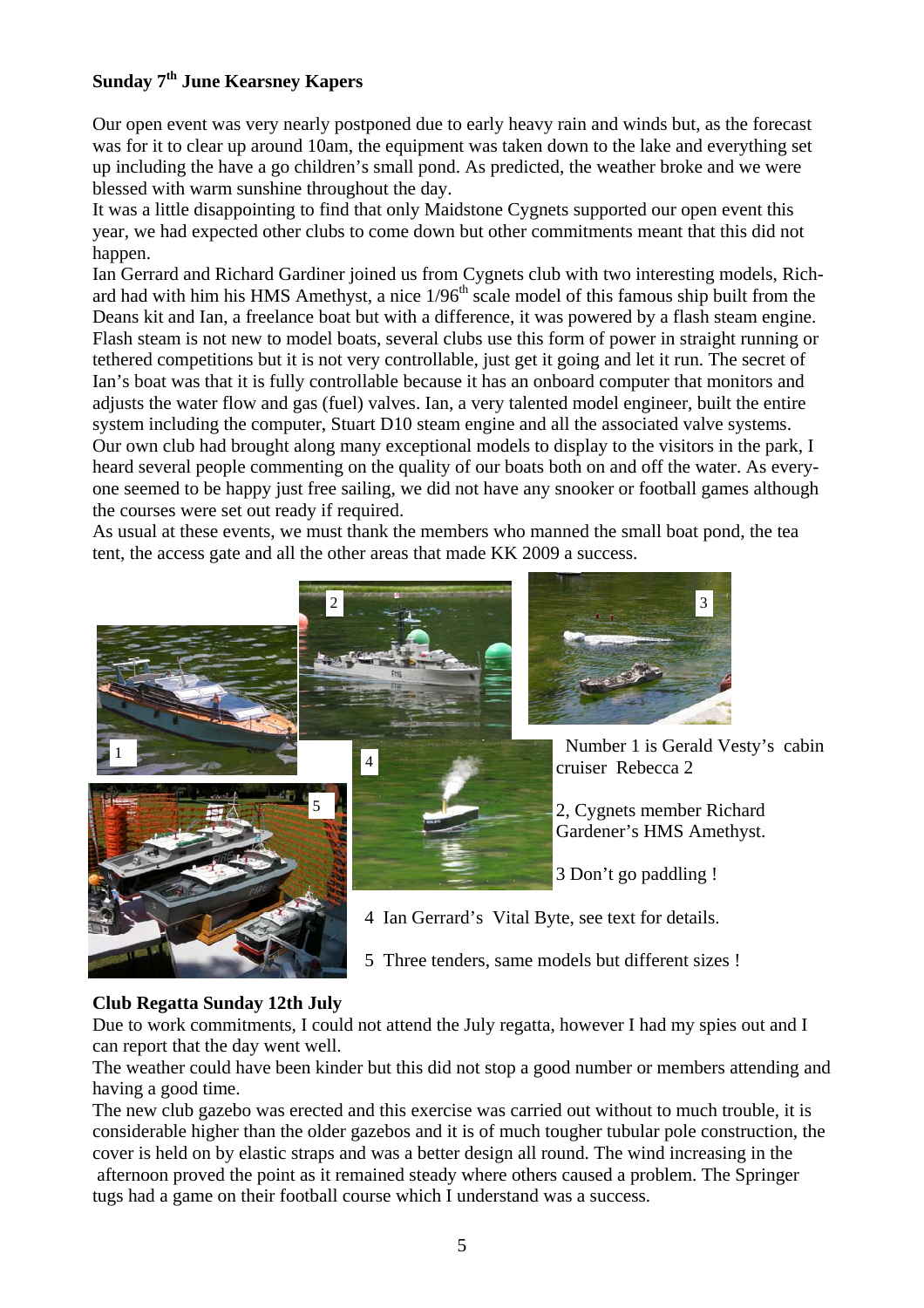# **Members Models**

A rather unusual model was on the water during a Sunday morning in April, **John Patterson** is the owner of this model that he calls 'Fiona.' John bought the boat second hand and does not know much about its origins. The hull is fibreglass and is of round bilge design, The superstructure has been built up as a motor cruiser and is a little top heavy at the moment, this will be corrected soon which will make her much more stable. A Torpedo 850 motor is fitted with Electronize speed controller and Futaba radio.



We are seeing more model lifeboats in the club lately but this must be one of the smallest. It is a converted static Billings kit of the 44ft Waveney lifeboat. The model is under a foot long so I estimate the scale to be about 1/48th. **Ted Golding** is the builder and owner of this very neat little vessel, he tells me that he wanted something quick to get on the water and as he had bought this kit a while ago, decided to built it. The electronics and radio control have been squeezed into the small area of the hull and works very well. I particularly liked the level of detail on this little model, should make a superb little boat but suited more to the calmer days on the lake.

From this picture it is difficult to believe this model is only just 12ins long !

Ted with his diminutive model lifeboat





# **Lego Hood**

The model on the right was spotted at the Brighton Modelworld exhibition in February.

 It is of course HMS Hood, it's all built from Lego blocks and is about 17ft long, I did'nt find out how many blocks were used, all I do know that it was a lot! Won't float very well either….Ed



…………………………………………………………….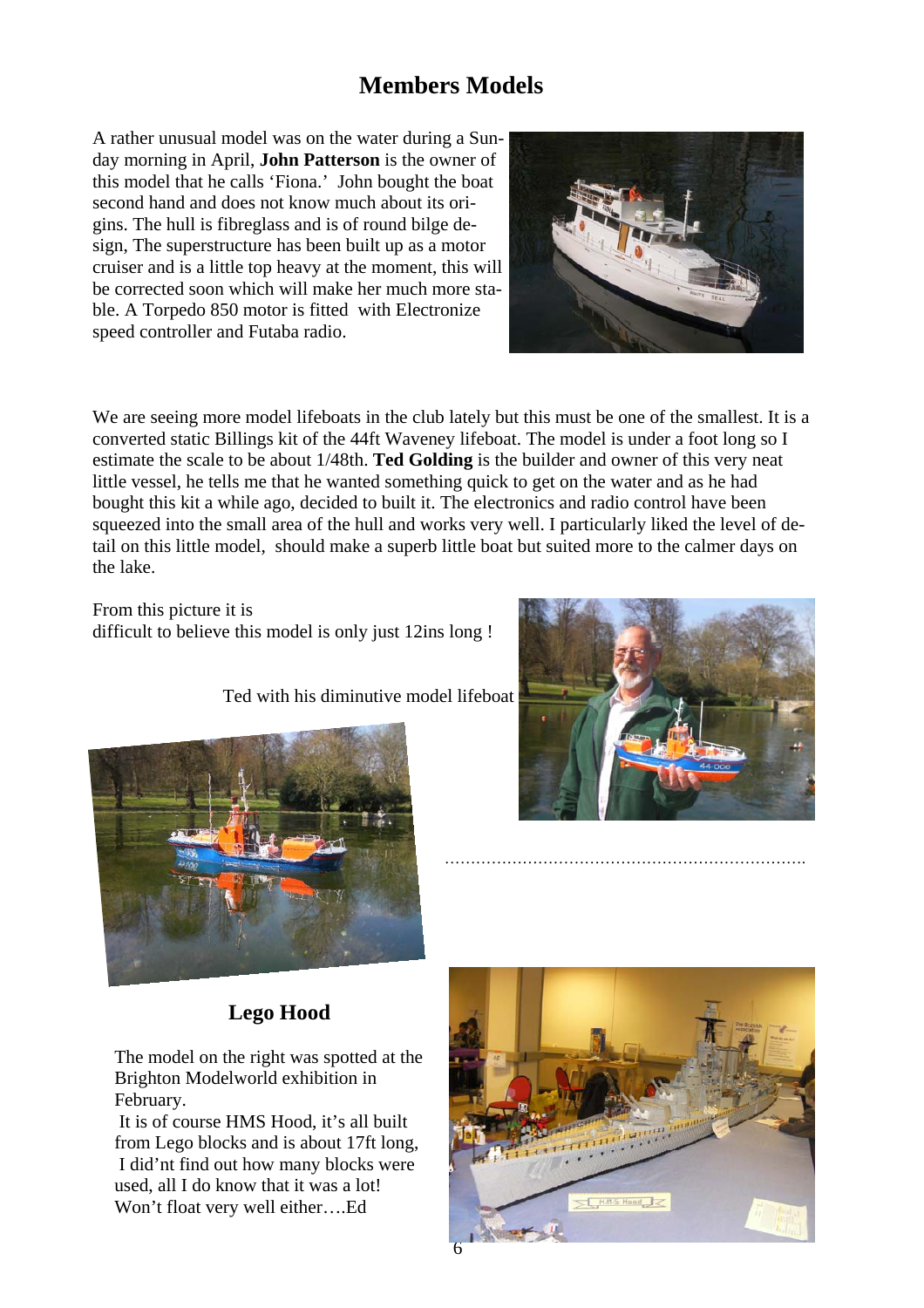#### *Wind Turbines*

 *A model yachtsman from Ramsgate recently attended a presentation at Port Ramsgate given by the company involved in constructing the wind farm off the Thanet coast. At that meeting he mentioned the problem that happens occasionally when there is insufficient wind to sail their models. An assurance was given that if there is a lack of wind they will, if notified, power up their turbines from the national grid to act as fans to give enough wind to sail the yachts.* 

 *But obviously, there may be problems due to the ambient temperature of the sea and the state of the tide, i.e. the height of the sea level relative to the blades. If there are any clouds in the vicinity it could help the situation by concentrating the breeze under them to a lower level that would increase it's velocity, in which case this may result in a reduction of the number of turbines put into operation. What we do not need, is too much breeze that could cause the sand to be blown about to the annoyance of the vast number of holiday visitors.* 

 *Good news indeed, it was felt that they would not do that for any other form of recreational activity! !* 

(This tongue in cheek contribution was given to me by Reg Archer. Ed )

#### *Letter from the Editor*

 *I must apologise to member Fred (Styles) for not using an article that he sent to me recently, as editor I do have to take responsibility for what I put into the Kearsney Kapers,* 

 *The decision was taken a long time ago that only articles that are model related should be accepted for our newsletter. There are odd occasions when a few little ditties are used to make up a page that would otherwise remain blank but these are not major long articles.* 

 *I have been questioned in the past about the inclusion of some technical engineering type articles, I feel that these are acceptable because they directly relate to the building or operation of our models, these I will continue to use.* 

 *So, if you wish to send me an article for publication, and I am always looking for material, please make sure that it is in the first instance Model Related, secondly your own work or add the name of the person who I can give the credit to, and lastly if possible send it in Word format that is unprotected. I do need to do my job and edit! There are times when I need to put my diplomatic head on.* 

 *I always try to be fair and non-confrontational in my editing by not causing any offence in my writings, perhaps if I were like the journalists on the Daily Telegraph you might see a different K.K.* 

 *Thanks* 

 *Alan..(Ed)*